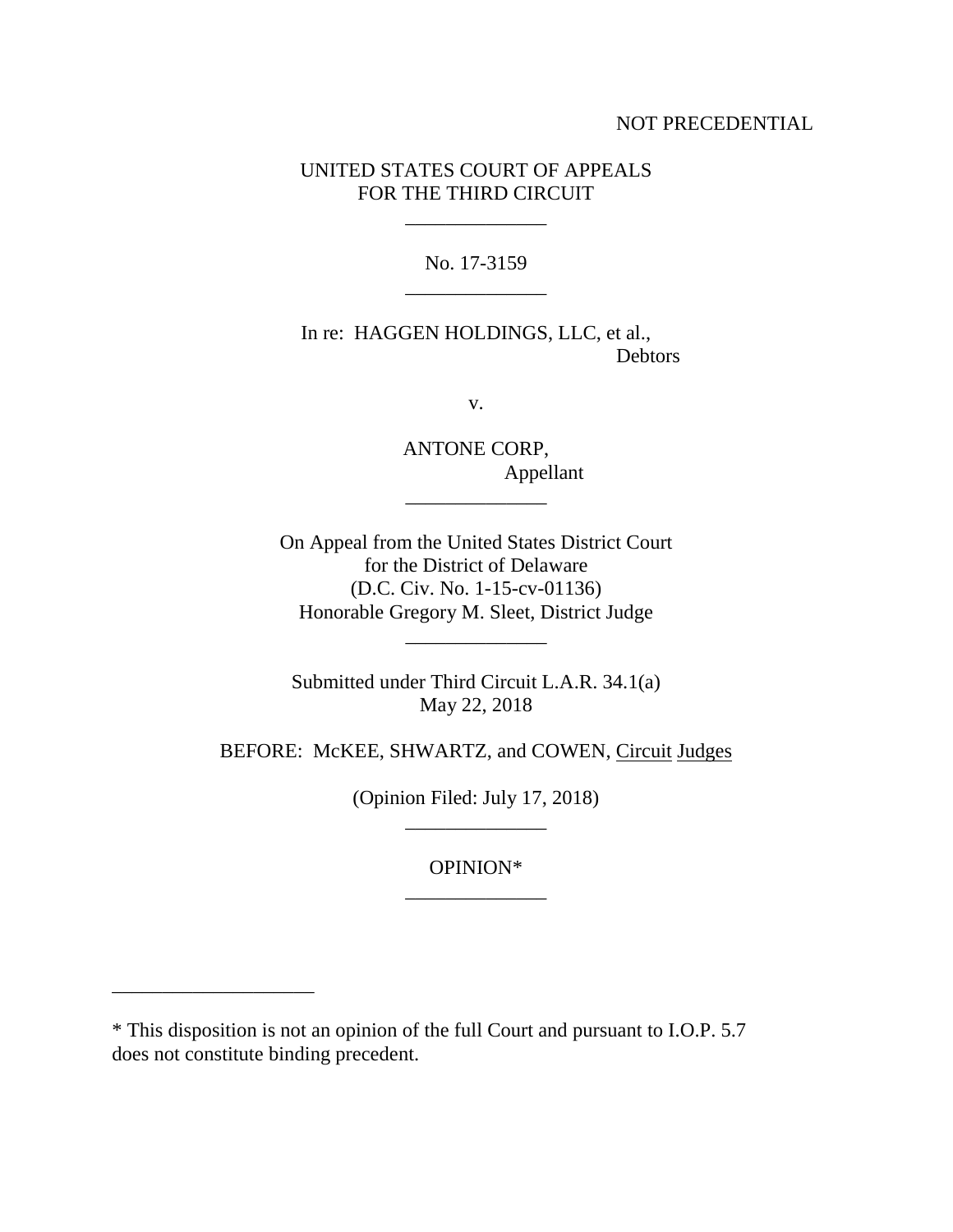### COWEN, Circuit Judge.

Antone Corp. ("Antone") appeals from the order of the United States District Court for the District of Delaware affirming the order entered by the United States Bankruptcy Court for the District of Delaware, which approved an asset purchase agreement and allowed Haggen Holdings, LLC and its affiliates ("Debtors") to sell certain assets. We will affirm.

## I.

Haggen Holdings, LLC owned and operated 164 grocery stores and one pharmacy through three operating companies, including Haggen Opco South, LLC. In 2015, Debtors filed petitions for relief under chapter 11 of the Bankruptcy Code. They asked the Bankruptcy Court to approve bidding procedures for the sale of a number of stores as well as the assumption and assignment of certain executory contracts and unexpired leases. This sale motion implicated a commercial lease between Haggen Opco South, LLC, and Antone (the "Lease").

Appellees provided notice of assumption, assignment, and cure amounts with respect to the executory contracts and unexpired leases, including the Lease. Antone objected to this notice, asking the Bankruptcy Court to determine that, among other things, "the Lease cannot be assumed and assigned unless . . . the Debtor provides for payment to Landlord of one-half of the net profit realized by the Debtor upon transfer and assignment of the Lease to a third party, as provided under the Lease." (A553.) The Lease (as amended in 1993) included a "Profit Sharing Provision." The provision stated in relevant part that, "[i]n the event Tenant assigns this Lease or sublets more than fifty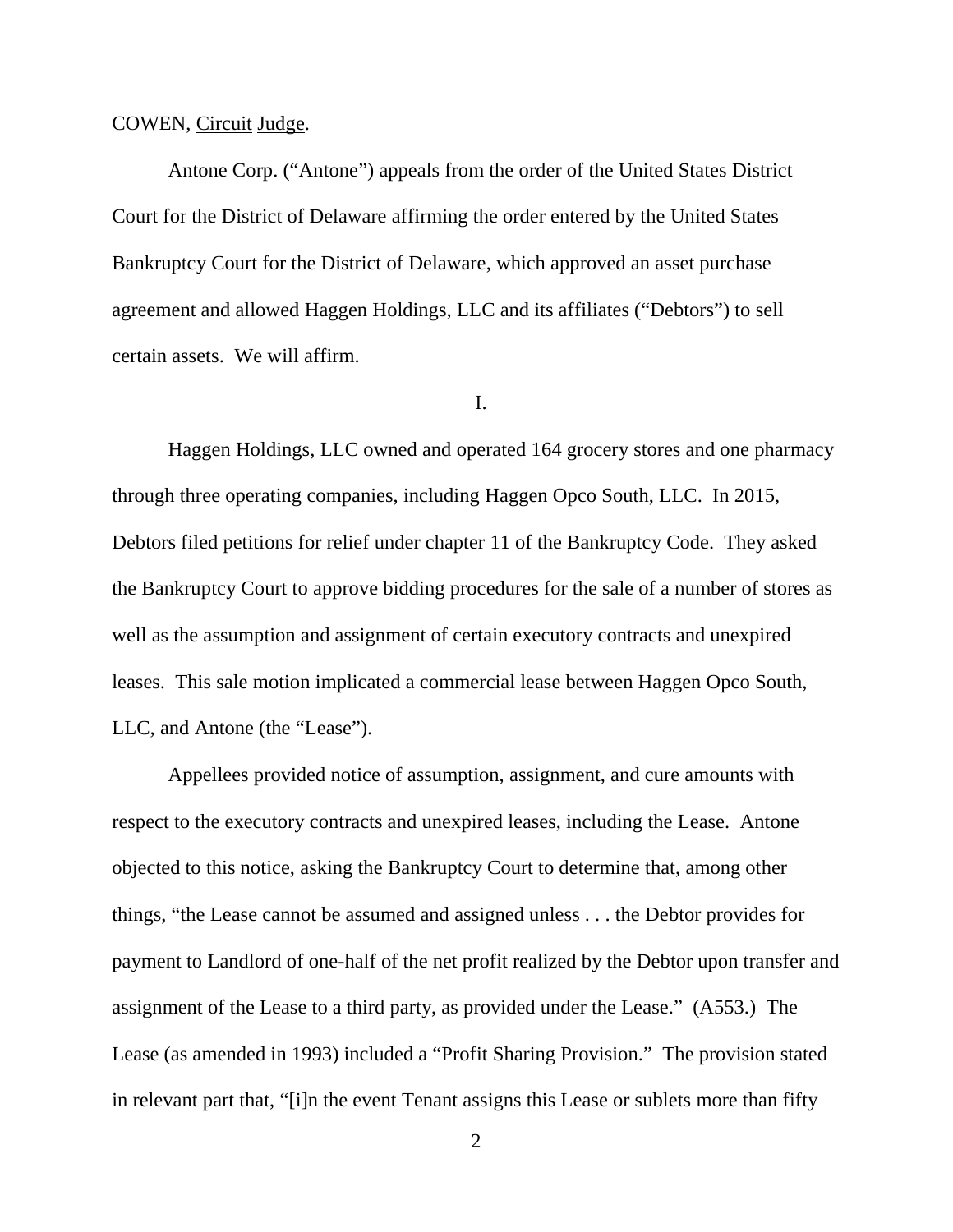percent (50%) of the demised premises, Tenant shall deliver to Landlord fifty percent (50%) of any 'net profits' (as such term is hereinafter defined) within thirty (30) days of Tenant's receipt thereof pursuant to such assignment or subletting." (A632.) In support of the objection, Antone filed a declaration executed by its president and chief executive officer.

After conducting a marketing and auction process approved by the Bankruptcy Court, Appellees identified Good Food Holdings (d/b/a Bristol Farms) as the successful bidder for the store subject to the Lease. Antone filed a limited objection to the notice of sale as well as a supporting declaration from an experienced real broker (who works as a consultant for Antone). Antone specifically "objects to the sale until Debtors . . . comply with the specific lease provisions identified in the Declaration, including . . . the provision at ¶ 9 of the Lease providing for payment to Landlord of one-half of the net profit realized by the Debtor, as Tenant, upon the assignment and transfer of the Lease to the Purchaser." (A931.)

Following a hearing, the Bankruptcy Court overruled Antone's objection, approved the sale, authorized assumption and assignment of the Lease, and prohibited enforcement of the Profit Sharing Provision. In particular, it agreed with Debtors that the Lease's profit sharing provision "is an anti-assignment provision and it's unenforceable under  $[11 \text{ U.S.C. } § 365(f)(1)]$ ." (A73.) Antone appealed to the District Court, which affirmed the order of the Bankruptcy Court. See In re Haggen Holdings, LLC, Civ. No. 15-1136 (GMS), 2017 WL 3730527 (D. Del. Aug. 30, 2017).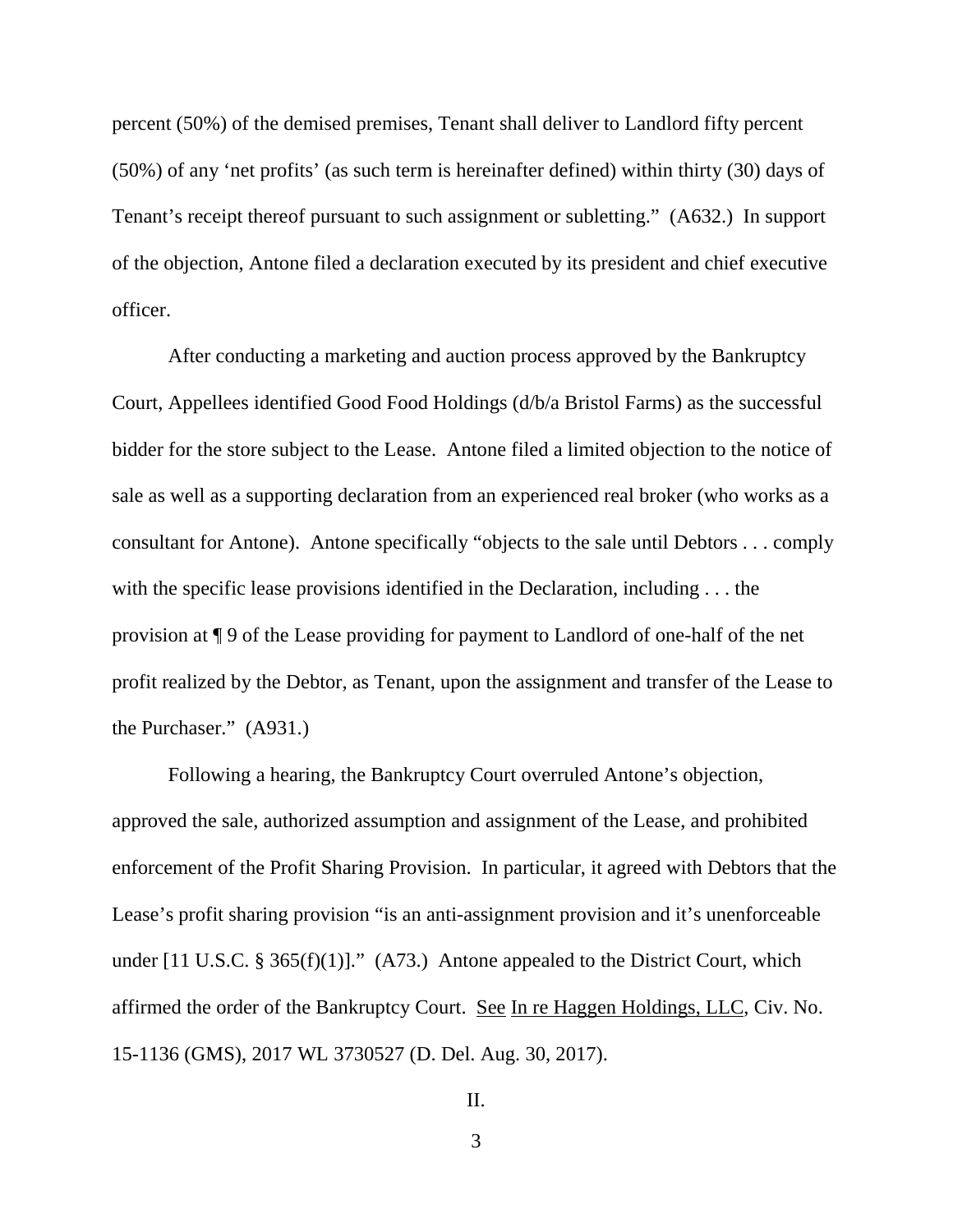Section 365(f)(1) states in relevant part that, "notwithstanding a provision in an executory contract or unexpired lease of the debtor, or in applicable law, that prohibits, restricts, or conditions the assignment of such contract or lease, the trustee may assign such contract or lease under paragraph (2) of this subsection."<sup>1</sup> Antone contests the application of this statutory provision in this case, insisting that "[t]he courts below erred by relying too heavily on solely the outcome of non-binding precedent and, in doing so, failed to engaged in an analysis of the Profit Sharing Provision pursuant to this Court's guidance regarding the proper analysis to be conducted prior to excising economically material contract provisions." (Appellant's Brief at 14.) According to Antone, the Lease could not conceivably be read to prohibit, restrict, or condition assignment. It insists that, even if the Profit Sharing Provision did constitute such a prohibition, restriction, or condition, a court must still undertake a fact-specific inquiry balancing two competing policies (namely, the policy requiring that the non-debtor receive the full benefit of its bargain, and the policy that anti-alienation clauses not defeat the ability of the debtor or the trustee to realize the full value of the debtor's assets). Relying on the declarations it submitted below and taking into account the interdependent provisions of the Lease,

<sup>&</sup>lt;u>1</u>  $1$  The Bankruptcy Court had subject matter jurisdiction over this core proceeding pursuant to 28 U.S.C. §§ 157 and 1334. The District Court exercised jurisdiction over Antone's appeal pursuant to 28 U.S.C. § 158, and we have appellate jurisdiction under 28 U.S.C. § 1291. We exercise plenary review over the District Court's ruling, see, e.g., In re Seven Fields Dev. Corp., 505 F.3d 237, 253 (3d Cir. 2007), which "effectively amounts to review of the bankruptcy court's opinion in the first instance," In re Hechinger Inv. Co. of Del., 489 F.3d 568, 573 (2007) (quoting In re Hechinger Inv. Co. of Del., 298 F.3d 219, 224 (3d Cir. 2002)). Legal determinations are reviewed de novo, and findings of fact are reviewed for clear error. See, e.g., Hechinger Inv., 489 F.3d at 573.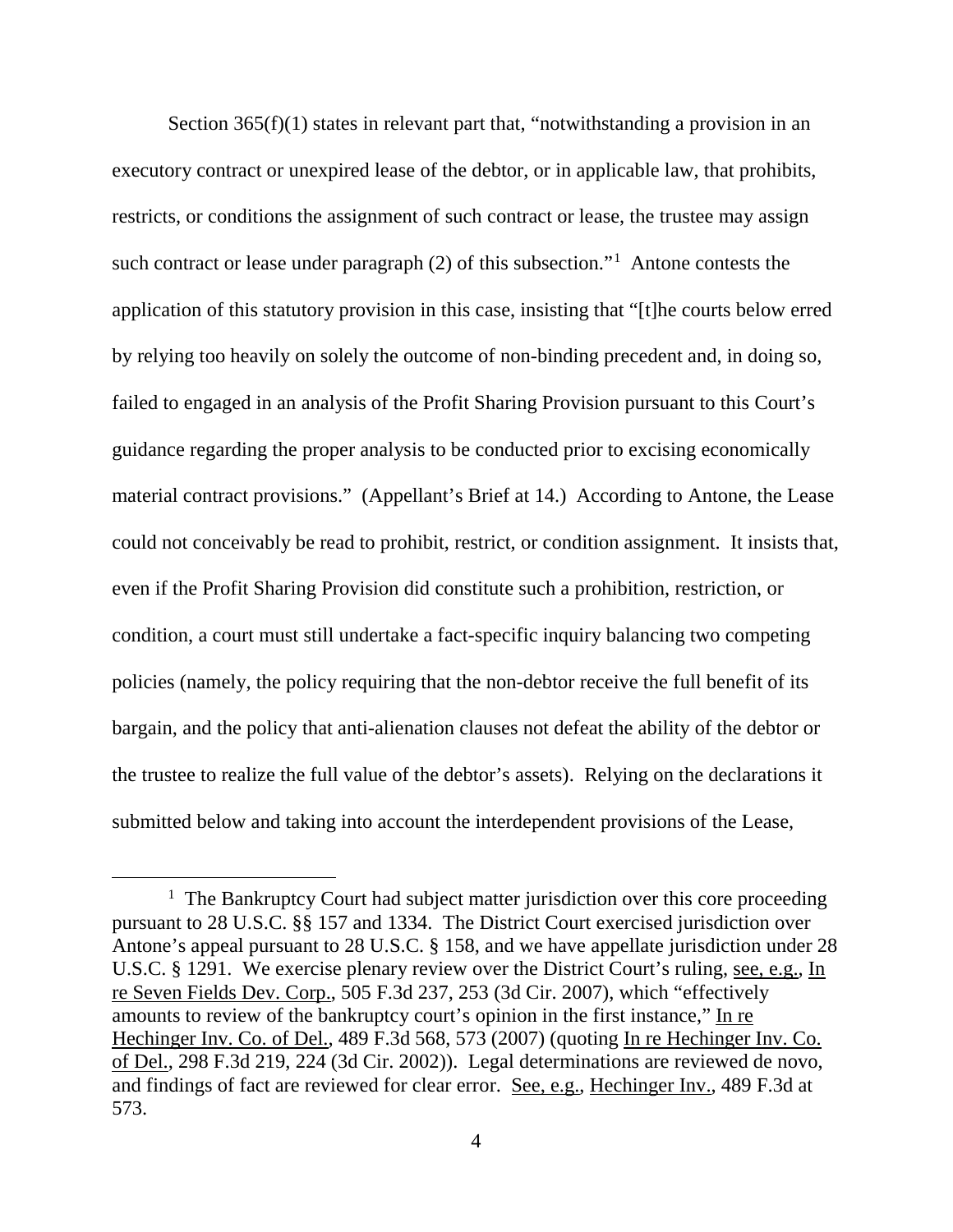Antone asserts that the Profit Sharing Provision was the product of a bargained-for exchange, i.e., the landlord agreed to a term extension, fixed rent, and the elimination of various use restrictions in exchange for half of the tenant's leasehold interest in any profits derived from an assignment of the Lease. Purportedly, the rulings below thereby took the equity that Antone had built up since the Profit Sharing Provision was added to the Lease and transferred its own property to Debtors and the bankruptcy estate. "Because such proceeds are the property of Antone—and not the property of Haggen or [property of the bankruptcy estate]—enforcing the Profit Sharing Provision . . . strikes the proper balance between[ ] the right of Antone to get the performance it bargained for and the right of Haggen's creditors to get the benefit of the debtor's bargain." (Id. at 16 (citing In re Fleming Cos., 499 F.3d 300, 305-06 (3d Cir. 2007)).)

Nevertheless, the Bankruptcy Court and the District Court properly determined that the Profit Sharing Plan was unenforceable. Initially, it is undisputed that Antone has not cited any cases actually enforcing such a provision. It likewise has failed to provide any legal authority supporting its assertion that it possessed a property interest in the sale proceeds. In contrast, we noted that "Section 365(f)(1) was designed to prevent antialienation or other clauses in leases and executory contracts assumed by the Trustee from defeating his or her ability to realize the full value of the debtor's assets in a bankruptcy case." In re Headquarters Dodge, Inc., 13 F.3d 674, 682 (3d Cir. 1993) (footnote omitted). The plain language of  $\S 365(f)(1)$  encompasses more than merely provisions that actually prohibit the assignment of an executory contract or an unexpired lease; the statutory provision also extends to any clause that "restricts, or conditions" such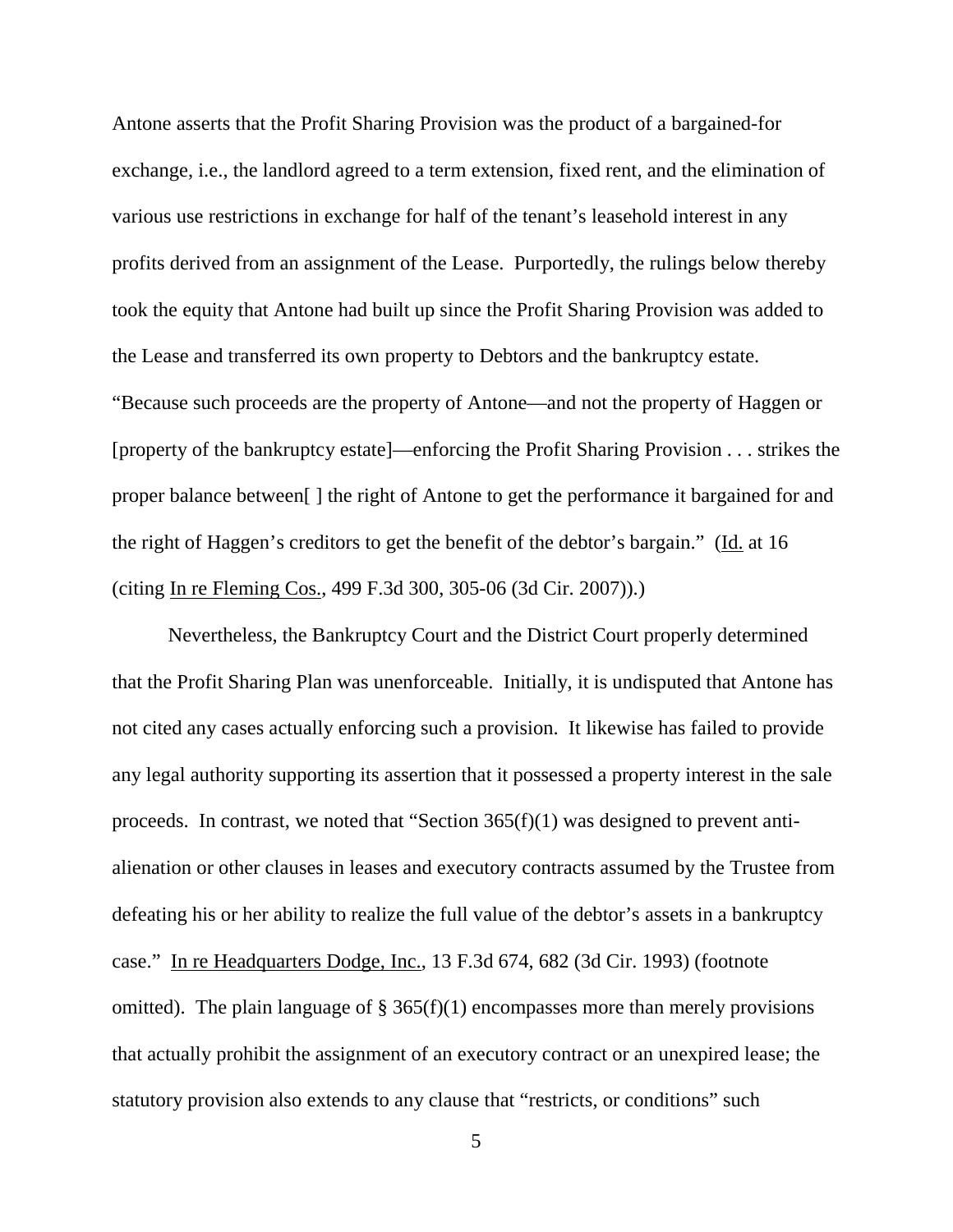assignment. See, e.g., In re Great Atl. & Pac. Tea Co., No. 15 Civ. 8932 (NSR), 2016 WL 6084012, at \*3-\*4 (S.D.N.Y. Oct. 17, 2016) ("A&P"). The Lease's Profit Sharing Plan expressly stated that, "[i]n the event Tenant assigns this Lease . . ., Tenant shall deliver to Landlord fifty percent (50%) of any 'net profits.'" (A632.) As the Bankruptcy Court aptly explained, a number of courts have found that contractual provisions that were "very much akin, if not identical to the provision that you're seeking to enforce here" constituted unenforceable anti-assignment provisions under the Bankruptcy Code (A73-A74). See, e.g., A&P, 2016 WL 6084012, at \*1-\*6; Robb v. Schindler, 142 B.R. 589, 589-92 (D. Mass. 1992); In re Boo.com N. Am., Inc., No. 00-15123 (JHG), 2000 WL 1923949, at \*1-\*4 (Bankr. S.D.N.Y. Dec. 15, 2000); In re Jamesway Corp., 201 B.R. 73, 74-79 (Bankr. S.D.N.Y. 1996); In re Howe, 78 B.R. 226, 226-31 (Bankr. D.S.D. 1987).

We also are not persuaded by Antone's discussion of the case law. As the District Court recognized, In re Joshua Slocum Ltd, 922 F.2d 1081 (3d Cir. 1990), specifically addressed a bankruptcy court's authority to excise a minimum sales provision from a shopping center lease given the specific protections provided to shopping center lessors under 11 U.S.C. § 365(b)(3), id. at 1086-92. We explained that "Denney Block is a 'shopping center' and thus, § 365(f) does not apply." Id. at 1090. Antone acknowledges that our discussion of how we "*would have* decided 'if [landlord's collection of properties] were not a shopping center'" constituted dicta. (Appellant's Reply Brief at 13 (quoting Joshua Slocum, 922 F.2d at 1091).) In any event, Joshua Slocum did not implicate a profit sharing provision. Furthermore, the bankruptcy court in  $In *e* E-Z$